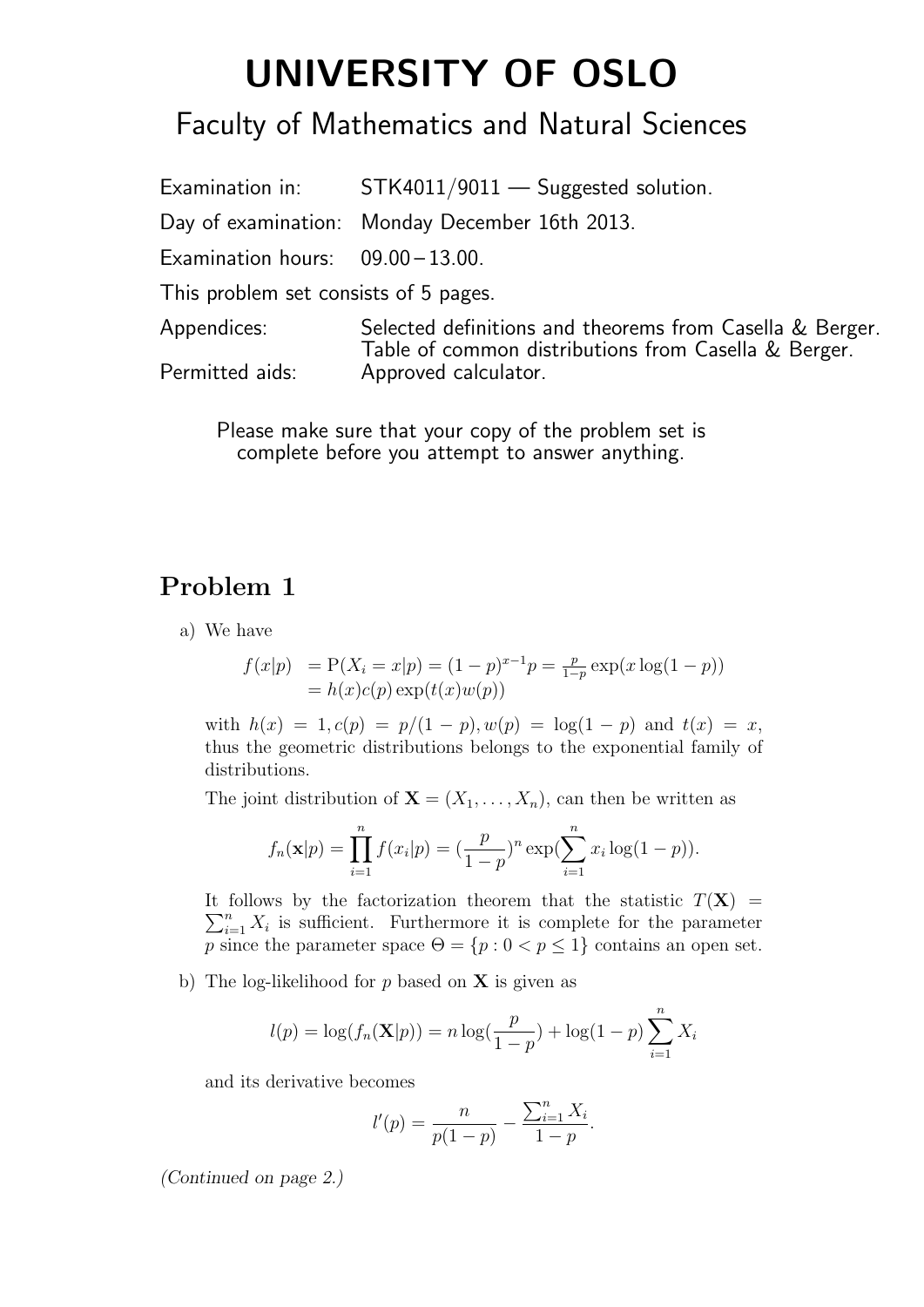Thus  $l'(\hat{p}) = 0 \Leftrightarrow \hat{p} = \frac{n}{\sum_{i=1}^{n} X_i} = 1/\bar{X}$  is the MLE for *p*. (We should check that  $\hat{p}$  is actually a maximum, but this follow automatically since the  $X_i$  are iid from an exponential family).

Since  $\mu = \mathbb{E}[X_i] = 1/p$  we then directly get that its MLE is given by  $\hat{\mu} = 1/\hat{p} = X.$ 

Furthermore the MLE of  $\sigma^2 = \text{Var}(X_i) = \frac{1-p}{p^2}$  becomes  $\hat{\sigma}^2 = \frac{1-p}{p^2}$  $\bar{X}^2(1-1/\bar{X}).$ 

Clearly  $\hat{\mu} = \bar{X}$  is unbiased,  $E[\hat{\mu}] = E[\bar{X}] = E[X_i] = \mu$ .

However,  $\hat{p} = 1/\bar{X}$  and  $\hat{\sigma}^2 = \bar{X}^2 - \bar{X}$  are biased. (For  $\hat{p}$  we can use Jensen's inequality showing  $E[\hat{p}] > 1/E\bar{X} = p$ . For  $\hat{\sigma}^2$  we get  $E[\hat{\sigma}^2] =$  $E[\bar{X}^2] - \mu = \text{Var}[\bar{X}^2] + (E[\bar{X}])^2 - \mu = \sigma^2/n + \mu^2 - \mu = \sigma^2(1+1/n) > \sigma^2.$ 

c) The variance of the derivative of the log-likelihood becomes

$$
Var[l'(p)] = \frac{nVar(X_i)}{(1-p)^2} = n\frac{\sigma^2}{(1-p)^2} = n\frac{1}{p^2(1-p)}
$$

Thus the Cramér-Rao inequality says that for unbiased estimators  $\mu^*$ we have

$$
\text{Var}[\mu^*] \ge \frac{(d\mu/dp)^2}{\text{Var}[l'(p)]} = \frac{1}{p^4} \frac{p^2(1-p)}{n} = \frac{1-p}{np^2} = \frac{\sigma^2}{n}.
$$

However, the unbiased  $\hat{\mu} = \bar{X}$  has variance equal to this lower bound  $\sigma^2/n$  and is thus the uniformly minimum variance unbiased estimator (UMVUE) for  $\mu$ .

d) The estimator of *p* given by

$$
\tilde{p} = I(X_1 = 1) = \begin{cases} 1 & \text{if } X_1 = 1 \\ 0 & \text{otherwise} \end{cases}
$$

has expectation  $E[\tilde{p}] = P(X_1 = 1) = f(1|p) = p$  and so is  $\tilde{p}$  is unbiased. An improved unbiased estimator for *p* can now be constructed through the Rao-Blackwell technique

$$
p^* = \mathbf{E}[\tilde{p}|T(\mathbf{X})]
$$

where  $T = T(\mathbf{X}) = \sum_{i=1}^{n} X_i$  is the sufficient statistic for *p* from question (a). We get

$$
P(X_1 = 1 | T = t) = P[X_1 = 1 | T(\mathbf{X}) = t] = \frac{P(X_1 = 1, T = t)}{P(T = t)}.
$$

But  $P(T = t) = \binom{t-1}{n-1}$ *n−*1 )(1 −  $p$ )<sup>*t*−*n*</sup> $p$ <sup>*n*</sup>. It follows that

$$
P(X_1 = 1, T = t) = P(X_1 = 1, T - X_1 = t - 1) = P(X_1 = 1)P(T - X_1 = t - 1)
$$
  
=  $p_{n-2}^{t-2}(1-p)^{t-1-(n-1)}p^{n-1}$ 

*(Continued on page 3.)*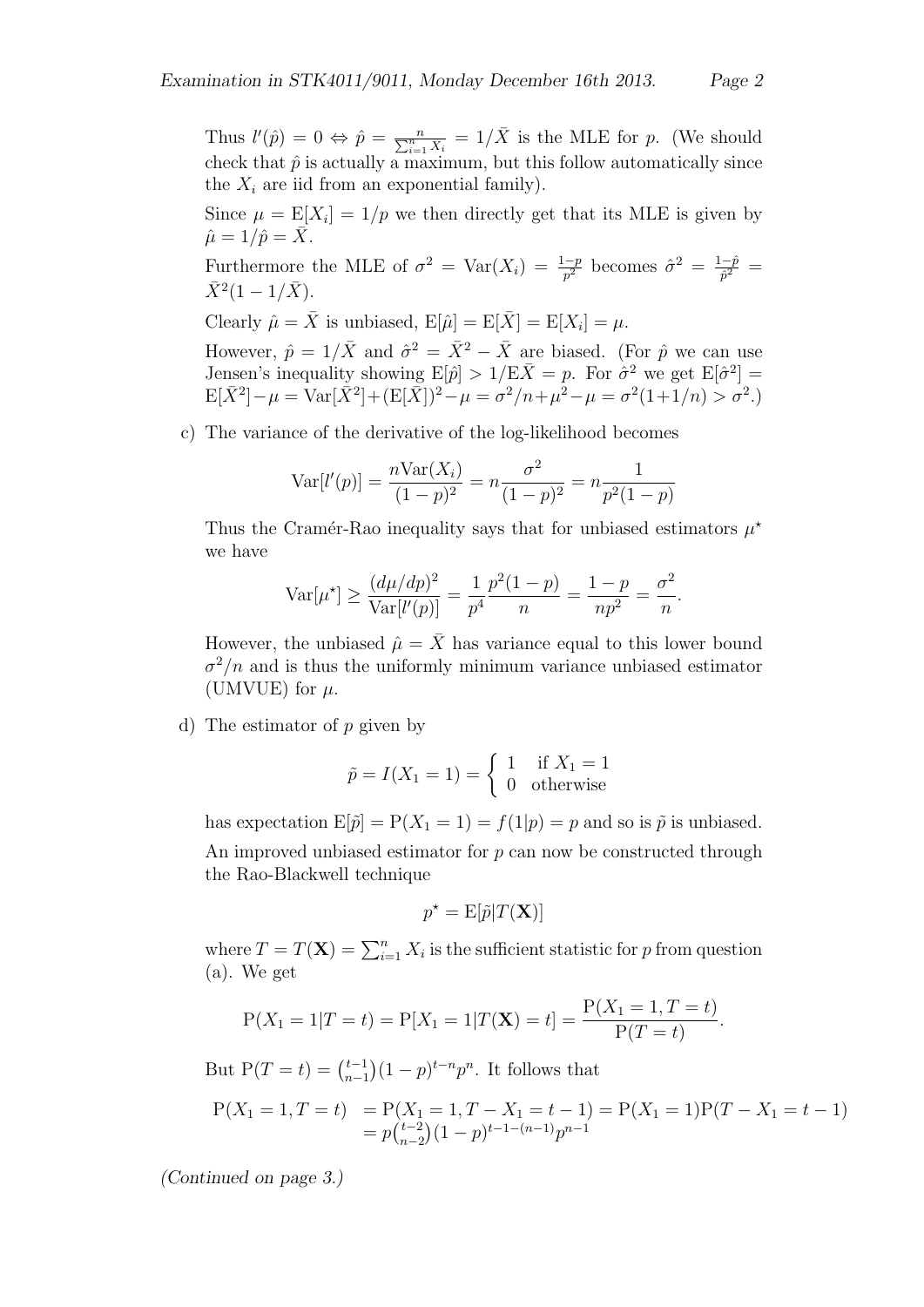since  $T - X_1$  must have a negative binomial distribution with distribution  $P(T - X_1 = u) = \binom{u-1}{n-2}$ *n−*2 (1 − *p*)<sup>*u*−(*n*−1)</sup>*p*<sup>*n*−1</sup> and is independent of  $X_1$ . Putting this together, we get

$$
P(X_1 = 1 | T = t) = \frac{\binom{t-2}{n-2} (1-p)^{t-1-(n-1)} p^n}{\binom{t-1}{n-1} (1-p)^{t-n} p^n} = \frac{\binom{t-2}{n-2}}{\binom{t-1}{n-1}} = \frac{n-1}{t-1}
$$

In other words we have  $p^* = \frac{n-1}{\sum_{i=1}^n X_i - 1} = (1 - 1/n)/(\bar{X} - 1/n)$ .

This unbiased estimator is the uniform minimum variance unbiased estimator (UMVUE) for *p* since it is a function of the complete statistic  $T = \sum_{i=1}^{n} X_i$ .

e) In question (c) we found  $Var(l'(p)) = n \frac{1}{n^2(1-p)}$  $\frac{1}{p^2(1-p)}$ . By the large sample properties of MLE's it follows that the limit of the distribution of *√*  $\sqrt{n}(\hat{p} - p)$  is a normal distribution with expectation zero and variance  $p^2(1-p)$ .

For (ii)  $\sqrt{n}(\hat{\mu} - \mu)$  and (iii)  $\sqrt{n}(\hat{\sigma}^2 - \sigma^2)$  we can use a Deltamethod argument giving that both quantities converge in distribution to normal distributions with expectations zero and variances given by respectively for (ii)  $(d\mu/dp)^2 p^2 (1-p) = (1-p)/p^2 = \sigma^2$  and for (iii)  $(d\sigma^2/dp)^2p^2(1-p) = (1-p)^3/p^4$ 

This could alternatively be derived using the large sample distribution  $\sqrt{n}(\tau(\hat{p}) - \tau(p))$  for MLE  $\tau(\hat{p})$  for a parameter  $\tau(p)$ .

These expressions all depend on only *p* which has consistent MLE  $\hat{p} = 1/X$ . Inserting a consistent estimate of *p* into these large sample variances and dividing by *n* we get estimators of the large sample variances of  $\hat{p}, \hat{\mu}$  and  $\hat{\sigma}^2$ .

f) The likelihood ratio statistic for a hypothesis

$$
H_0: p = p_0
$$
 versus  $H_1: p \neq p_0$ 

for a fixed value  $0 < p_0 \leq 1$  is given as rejecting when the likelihood ratio

$$
\lambda(\mathbf{x}) = \frac{L(p_0)}{L(\hat{p})}
$$

(with the likelihood  $L(p) = \exp(l(p))$ ) is sufficiently small, say smaller than or equal a  $\lambda_0$ . And with level  $\alpha$  we require that  $P(\lambda(\mathbf{x}) < \lambda_0 | p =$  $p_0$ )  $\leq \alpha$ 

In particular with *n* large we approximately have  $-2 \log(\lambda(\mathbf{x})) \sim \chi_1^2$ . The rejection region is thus given as  $R = {\bf x} : -2 \log(\lambda({\bf x})) > \gamma_{\alpha}$  where  $P(\chi_1^2 > \gamma_\alpha) = \alpha.$ 

The corresponding asymptotic  $(1 - \alpha)$  confidence region for the parameter *p* is then given as the set of  $p_0$  such that given **x** and

*(Continued on page 4.)*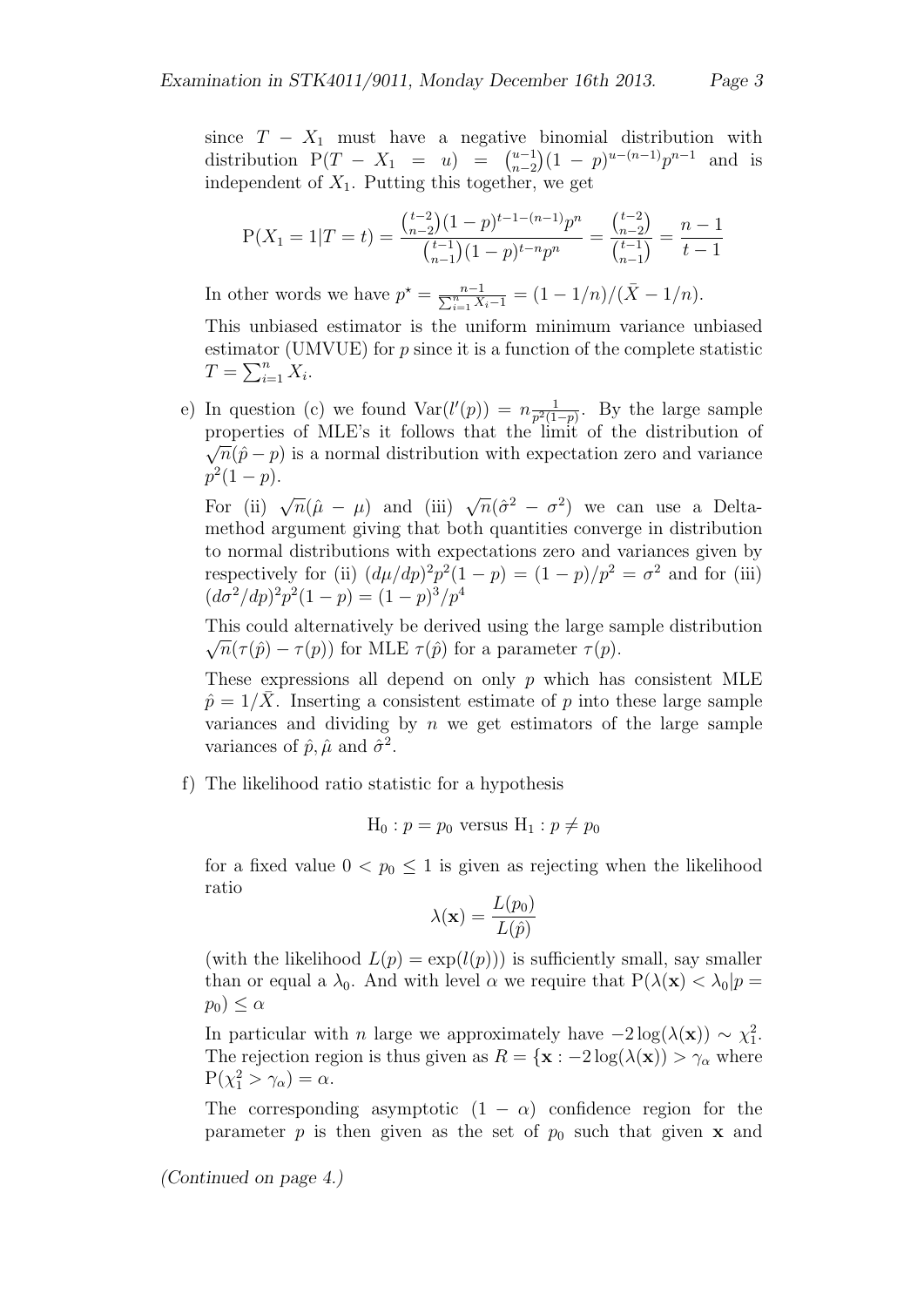letting the likelihood ratio statistic *−*2 log(*λ*(**x**)) varying over *p*<sup>0</sup> we have  $-2 \log(\lambda(\mathbf{x})) \leq \gamma_{\alpha}$ .

This follows by the equivalence between testing and confidence sets (In this specific case the set is an interval).

### **Problem 2**

a) The joint distribution of  $X_1, X_2$  and  $X_3$  is given as

$$
f(x_1, x_2, x_3) = f(x_1|\lambda) f(x_2|2\lambda) f(x_3|3\lambda) = \frac{\lambda^{x_1}(2\lambda)^{x_2}(3\lambda)^{x_3}}{x_1!x_2!x_3!} \exp(-\lambda - 2\lambda - 3\lambda)
$$
  
=  $\frac{2^{x_2}3^{x_3}}{x_1!x_2!x_3!} \exp(-6\lambda) \exp((x_1 + x_2 + x_3) \log(\lambda))$ 

which can be written on the factorization form  $h(x_1, x_2, x_3)g(x_1 + x_2 +$  $x_3|\lambda$ , thus  $T = X_1 + X_2 + X_3$  is a sufficient statistic for  $\lambda$ .

The log-likelihood becomes

$$
l(\lambda) = \log(f(X_1, X_2, X_3)) = K + T \log(\lambda) - 6\lambda
$$

which is maximized for MLE  $\hat{\lambda} = T/6$ . We can note that  $\hat{\lambda}$  is unbiased and has variance  $\text{Var}(\hat{\lambda}) = \frac{\text{Var}(T)}{6^2} = \lambda/6.$ 

The Cramér-Rao inequality tells us that an unbiased estimator of  $\lambda$  has variance equal to or greater than one over the variance of the derivative of  $l(\lambda)$ . However, this derivative equals  $l'(\lambda) = T/\lambda - 6$  and has variance  $6/\lambda$ . Thus  $\lambda$  has variance equal to the Cramer-Rao lower bound and no unbiased estimator can have a smaller variance. In conclusion  $\lambda$  is UMVUE.

b) Given observed values **x** of the random variable **X** the lambda has a posterior distribution

$$
\pi(\lambda|\mathbf{x}) \propto f(\mathbf{x}|\lambda)\pi(\lambda|\alpha,\beta) \propto \lambda^{\alpha+t-1} \exp(-\lambda(\frac{1}{\beta}+6))
$$

where  $t = x_1 + x_2 + x_3$ . This implies that  $\lambda | \mathbf{x}$  follows a gammadistribution with parameters  $\alpha' = \alpha + t$  and  $\beta' = 1/(6 + 1/\beta)$  and that

$$
\begin{array}{ll}\n\tilde{\lambda} & = \mathrm{E}[\lambda|\mathbf{x}] = \frac{(\alpha+t)}{6+1/\beta} \\
\tilde{\sigma}^2 & = \mathrm{Var}[\lambda|\mathbf{x}] = \frac{(\alpha+t)}{(6+1/\beta)^2}\n\end{array}
$$

When (i)  $\alpha \to 0, \beta \to \infty$  and  $\alpha\beta = \mu$ , we see that  $\tilde{\lambda} \to t/6 = \hat{\lambda}$ , i.e. the MLE and  $\tilde{\sigma}^2 \rightarrow t/6^2$ 

When (ii)  $\alpha \to \infty$ ,  $\beta \to 0$  and  $\alpha \beta = \mu$  then  $\tilde{\lambda} \to \alpha \beta = \mu$ , i.e. the prior mean and  $\tilde{\sigma}^2 \to 0$ .

Thus under (i) the influence of the prior becomes infinitely small and the posterior mean converges to MLE with its variance estimate

*(Continued on page 5.)*